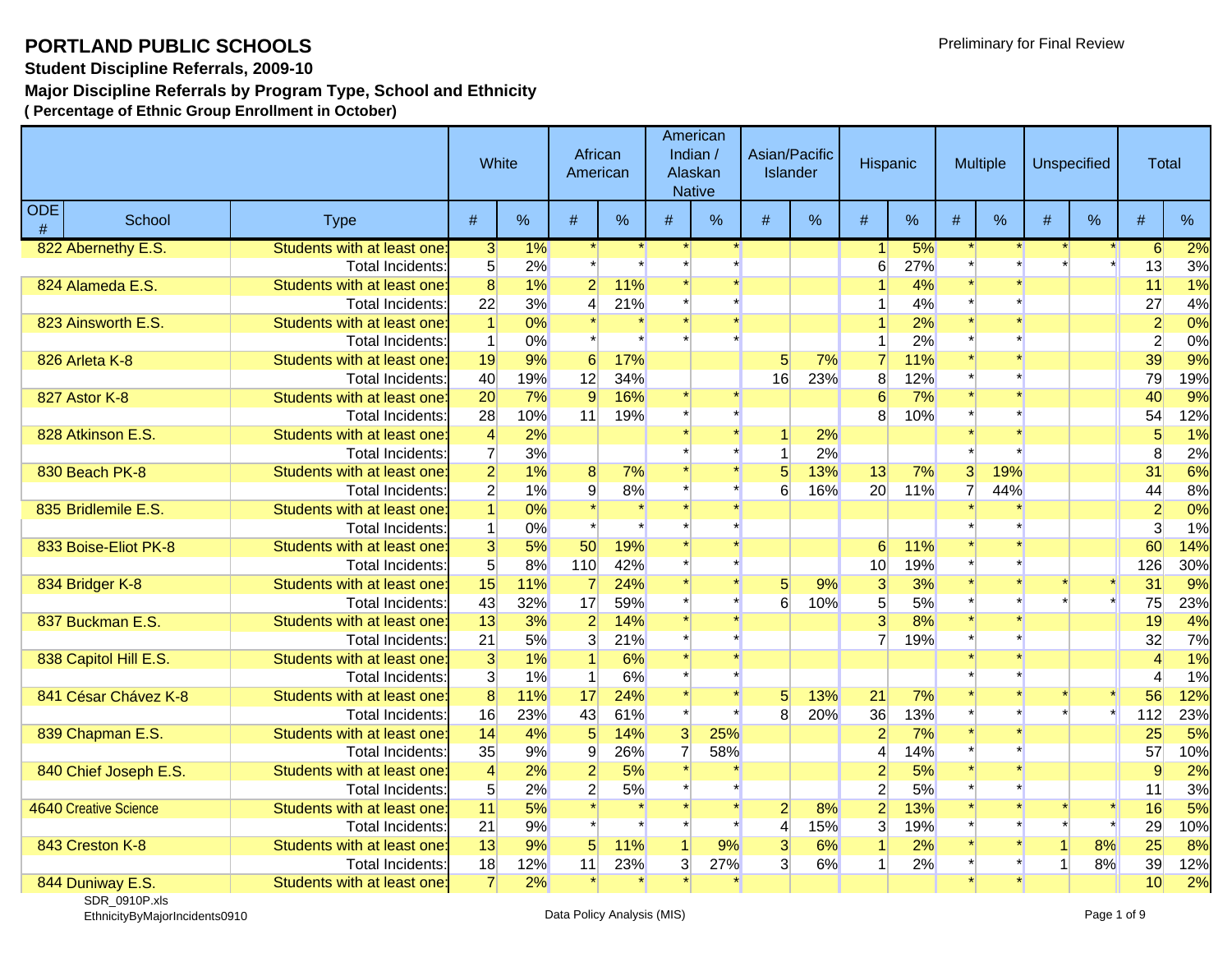#### **Student Discipline Referrals, 2009-10**

### **Major Discipline Referrals by Program Type, School and Ethnicity**

**( Percentage of Ethnic Group Enrollment in October)**

|   | <b>ODE</b><br>School<br><b>Type</b> |                             | White           |     | African<br>American |     |                | American<br>Indian /<br>Alaskan<br><b>Native</b> |                | Asian/Pacific<br><b>Islander</b> | Hispanic             |     |   | <b>Multiple</b> |   | Unspecified | Total          |     |
|---|-------------------------------------|-----------------------------|-----------------|-----|---------------------|-----|----------------|--------------------------------------------------|----------------|----------------------------------|----------------------|-----|---|-----------------|---|-------------|----------------|-----|
| # |                                     |                             | #               | %   | #                   | %   | #              | %                                                | #              | %                                | #                    | %   | # | %               | # | %           | #              | %   |
|   |                                     | <b>Total Incidents:</b>     | 8               | 2%  |                     |     |                |                                                  |                |                                  |                      |     |   |                 |   |             | 13             | 3%  |
|   | 847 Faubion PK-8                    | Students with at least one: | 13              | 13% | 24                  | 17% |                |                                                  | $\overline{2}$ | 7%                               | $\overline{7}$       | 8%  |   |                 |   |             | 48             | 12% |
|   |                                     | Total Incidents:            | 28              | 27% | 41                  | 28% |                |                                                  | $\overline{2}$ | 7%                               | 10                   | 12% |   |                 |   |             | 83             | 21% |
|   | 2413 Forest Park E.S.               | Students with at least one: | $\overline{2}$  | 1%  |                     |     |                |                                                  |                | 1%                               | -1                   | 4%  |   |                 |   |             | $\overline{4}$ | 1%  |
|   |                                     | <b>Total Incidents:</b>     | $\overline{2}$  | 1%  |                     |     |                |                                                  | 1              | 1%                               | $\overline{1}$       | 4%  |   |                 |   |             | 4              | 1%  |
|   | 850 Glencoe E.S.                    | Students with at least one  | 10              | 3%  |                     |     |                |                                                  |                | 3%                               |                      |     |   |                 |   |             | 11             | 2%  |
|   |                                     | Total Incidents:            | 19              | 5%  |                     |     |                |                                                  | $\overline{2}$ | 6%                               |                      |     |   |                 |   |             | 21             | 4%  |
|   | 854 Grout E.S.                      | Students with at least one: | 11              | 6%  | 12                  | 20% |                | 8%                                               | $\overline{1}$ | 2%                               | $\blacktriangleleft$ | 3%  |   |                 |   |             | 27             | 8%  |
|   |                                     | Total Incidents:            | 23              | 13% | 40                  | 67% |                | 8%                                               | $\mathbf 1$    | 2%                               | $\blacktriangleleft$ | 3%  |   |                 |   |             | 67             | 19% |
|   | 842 Harrison Park                   | Students with at least one: | 27              | 13% | 27                  | 20% | $\overline{4}$ | 33%                                              | $\overline{8}$ | 4%                               | 14                   | 11% |   |                 |   |             | 85             | 12% |
|   |                                     | Total Incidents:            | 53              | 26% | 51                  | 38% | 4              | 33%                                              | 11             | 5%                               | 22                   | 17% |   |                 |   |             | 154            | 21% |
|   | 855 Hayhurst E.S.                   | Students with at least one: | $\overline{9}$  | 3%  | $\overline{2}$      | 14% |                |                                                  |                |                                  | $5\overline{5}$      | 15% |   |                 |   |             | 17             | 4%  |
|   |                                     | <b>Total Incidents:</b>     | 14              | 5%  | $\overline{2}$      | 14% |                |                                                  |                |                                  | 5 <sup>5</sup>       | 15% |   |                 |   |             | 22             | 6%  |
|   | 857 Beverly Cleary                  | Students with at least one: | 15              | 3%  | $\overline{4}$      | 15% |                |                                                  |                |                                  |                      |     |   |                 |   |             | 20             | 4%  |
|   |                                     | Total Incidents:            | 25              | 5%  | 4                   | 15% |                |                                                  |                |                                  |                      |     |   |                 |   |             | 30             | 5%  |
|   | 860 Humboldt PK-8                   | Students with at least one: | 3               | 9%  | 14                  | 9%  |                |                                                  |                |                                  | 6                    | 10% |   |                 |   |             | 27             | 10% |
|   |                                     | Total Incidents:            | $\overline{3}$  | 9%  | 18                  | 12% |                |                                                  |                |                                  | 10                   | 17% |   |                 |   |             | 41             | 15% |
|   | 861 Irvington K-8                   | Students with at least one: | 13              | 5%  | 19                  | 13% |                |                                                  |                |                                  | $\overline{2}$       | 4%  |   |                 |   |             | 40             | 8%  |
|   |                                     | Total Incidents:            | 20              | 7%  | 48                  | 34% |                |                                                  |                |                                  | 6                    | 13% |   |                 |   |             | 83             | 16% |
|   | 862 James John E.S.                 | Students with at least one: | $\overline{7}$  | 6%  | 6                   | 19% |                |                                                  |                |                                  | 12                   | 7%  |   |                 |   |             | 26             | 7%  |
|   |                                     | Total Incidents:            | 10              | 8%  |                     | 22% |                |                                                  |                |                                  | 15                   | 9%  |   |                 |   |             | 33             | 9%  |
|   | 864 Kelly E.S.                      | Students with at least one: | 14              | 7%  |                     | 13% |                | 7%                                               |                |                                  | $\overline{5}$       | 4%  |   |                 |   |             | 25             | 5%  |
|   |                                     | Total Incidents:            | 21              | 10% |                     | 13% | 5 <sup>5</sup> | 33%                                              |                |                                  | 9                    | 7%  |   |                 |   |             | 40             | 9%  |
|   | 866 King PK-8                       | Students with at least one: | $\overline{2}$  | 7%  | 48                  | 27% |                |                                                  |                |                                  | $5\overline{)}$      | 6%  |   | 5%              |   |             | 56             | 17% |
|   |                                     | <b>Total Incidents:</b>     | 6               | 21% | 110                 | 63% |                |                                                  |                |                                  |                      | 8%  | 3 | 16%             |   |             | 126            | 38% |
|   | 868 Laurelhurst K-7                 | Students with at least one: | 6               | 1%  |                     | 7%  |                |                                                  |                |                                  |                      | 3%  |   | 10%             |   |             | 9              | 1%  |
|   |                                     | <b>Total Incidents:</b>     | $\overline{9}$  | 2%  |                     | 7%  |                |                                                  |                |                                  | $\overline{1}$       | 3%  |   | 10%             |   |             | 12             | 2%  |
|   | 869 Lee K-8                         | Students with at least one: | 13              | 10% | 10                  | 11% | 3              | 21%                                              | $\overline{2}$ | 2%                               | $\vert 4 \vert$      | 5%  |   |                 |   |             | 36             | 8%  |
|   |                                     | Total Incidents:            | 28              | 22% | 20                  | 22% | 3              | 21%                                              | $\mathbf{2}$   | 2%                               | 8                    | 11% |   |                 |   |             | 67             | 15% |
|   | 870 Lent K-8                        | Students with at least one: | 28              | 15% | 12                  | 19% |                |                                                  | $\overline{2}$ | 3%                               | 19                   | 10% |   |                 |   |             | 66             | 12% |
|   |                                     | <b>Total Incidents:</b>     | 56              | 30% | 14                  | 22% |                |                                                  | $\overline{2}$ | 3%                               | 24                   | 12% |   |                 |   |             | 102            | 19% |
|   | 871 Lewis E.S.                      | Students with at least one: | $\overline{7}$  | 3%  | $\overline{2}$      | 13% |                |                                                  |                |                                  |                      |     |   |                 |   |             | 10             | 3%  |
|   |                                     | <b>Total Incidents:</b>     | 14              | 5%  | 10                  | 63% |                |                                                  |                |                                  |                      |     |   |                 |   |             | 26             | 7%  |
|   | 872 Llewellyn E.S.                  | Students with at least one: | $6 \overline{}$ | 2%  | $\overline{3}$      | 21% |                |                                                  |                |                                  | $\overline{2}$       | 6%  |   |                 |   |             | 11             | 3%  |
|   |                                     | Total Incidents:            | $\overline{7}$  | 2%  | 3                   | 21% |                |                                                  |                |                                  | $\overline{4}$       | 11% |   |                 |   |             | 14             | 3%  |

SDR\_0910P.xls EthnicityByMajorIncidents0910 Data Policy Analysis (MIS) Page 2 of 9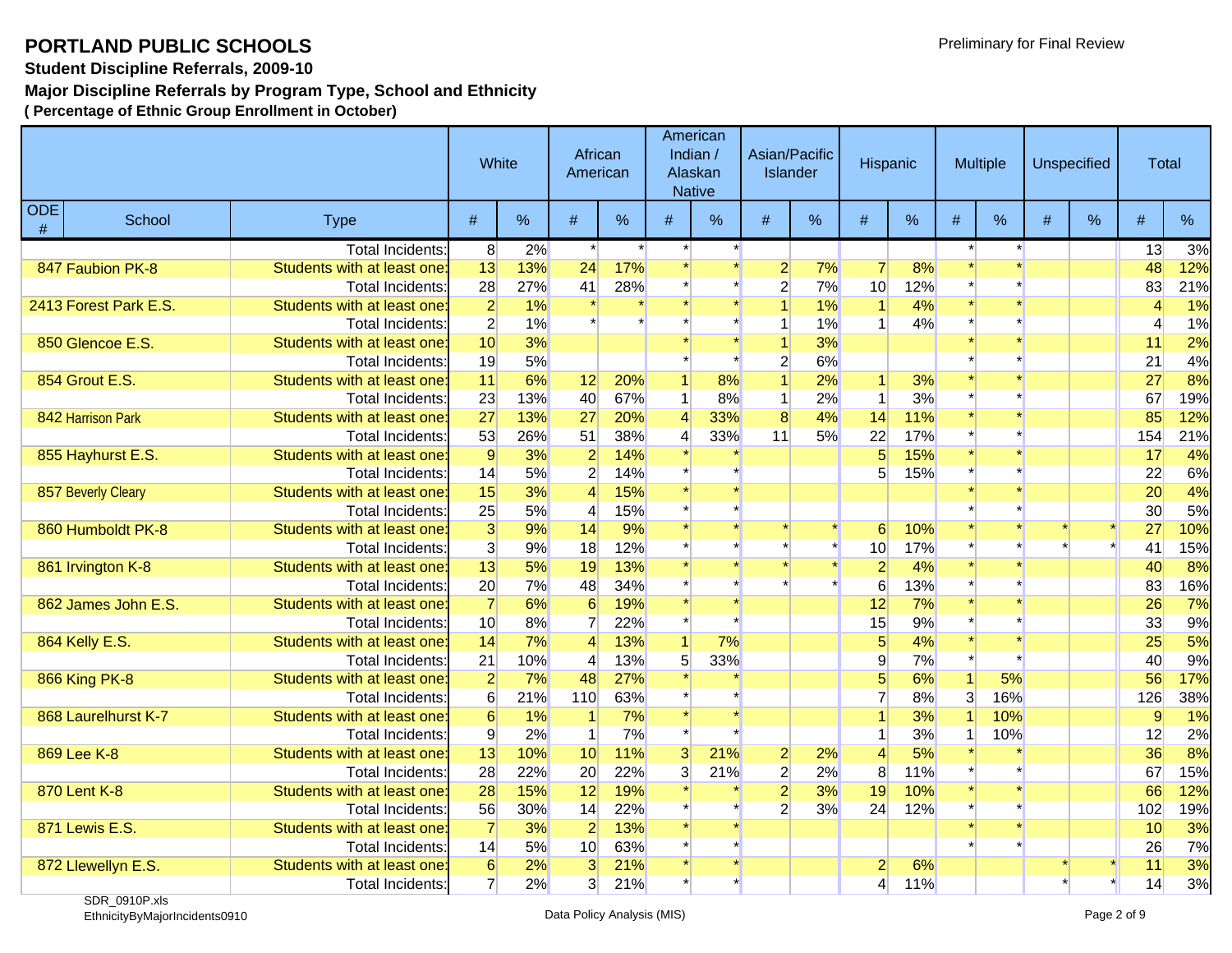**Student Discipline Referrals, 2009-10**

### **Major Discipline Referrals by Program Type, School and Ethnicity**

**( Percentage of Ethnic Group Enrollment in October)**

|   | <b>ODE</b><br>School<br><b>Type</b> |                             |                  | White | African<br>American |     |                | American<br>Indian $/$<br>Alaskan<br><b>Native</b> |                | Asian/Pacific<br><b>Islander</b> | Hispanic                |     |   | Multiple |   | Unspecified | <b>Total</b>    |     |
|---|-------------------------------------|-----------------------------|------------------|-------|---------------------|-----|----------------|----------------------------------------------------|----------------|----------------------------------|-------------------------|-----|---|----------|---|-------------|-----------------|-----|
| # |                                     |                             | #                | %     | $\#$                | %   | $\#$           | %                                                  | $\#$           | %                                | #                       | %   | # | %        | # | %           | #               | %   |
|   | 873 Maplewood E.S.                  | Students with at least one: | $6 \overline{6}$ | 2%    |                     |     |                |                                                    |                |                                  | 1                       | 4%  |   |          |   |             | 8               | 2%  |
|   |                                     | <b>Total Incidents:</b>     | $\overline{7}$   | 2%    |                     |     |                |                                                    |                |                                  |                         | 4%  |   |          |   |             | $\overline{9}$  | 3%  |
|   | 1278 Markham E.S.                   | Students with at least one: | $\overline{4}$   | 2%    |                     | 1%  |                |                                                    |                |                                  |                         | 2%  |   |          |   |             | $\overline{7}$  | 2%  |
|   |                                     | <b>Total Incidents:</b>     | 5 <sup>1</sup>   | 2%    |                     | 1%  |                |                                                    |                |                                  |                         | 2%  |   |          |   |             | 8               | 2%  |
|   | 875 Marysville K-8                  | Students with at least one  | 24               | 14%   | 11                  | 20% |                |                                                    | 8 <sup>°</sup> | 7%                               | $\overline{\mathbf{r}}$ | 5%  |   |          |   |             | 49              | 11% |
|   |                                     | Total Incidents:            | 47               | 27%   | 27                  | 49% |                |                                                    | 10             | 9%                               | 5                       | 7%  |   |          |   |             | 93              | 21% |
|   | 878 Ockley Green                    | Students with at least one: | 11               | 13%   | 51                  | 38% |                |                                                    | $\overline{4}$ | 18%                              | $\overline{8}$          | 16% |   |          |   |             | 78              | 26% |
|   |                                     | Total Incidents:            | 32               | 39%   | 124                 | 93% |                |                                                    | $\overline{4}$ | 18%                              | 13                      | 26% |   |          |   |             | 189             | 63% |
|   | 879 Peninsula K-8                   | Students with at least one: | $5\overline{5}$  | 4%    | 8                   | 14% |                |                                                    |                |                                  | $\overline{3}$          | 2%  |   |          |   |             | 20              | 5%  |
|   |                                     | <b>Total Incidents:</b>     | 13               | 11%   | 11                  | 19% |                |                                                    |                |                                  | 5 <sup>1</sup>          | 4%  |   |          |   |             | 33              | 9%  |
|   | 883 Richmond E.S.                   | Students with at least one: | $\overline{3}$   | 1%    |                     |     |                |                                                    |                |                                  |                         |     |   | 9%       |   |             | $5\overline{)}$ | 1%  |
|   |                                     | Total Incidents:            | 8                | 2%    |                     |     |                |                                                    |                |                                  |                         |     |   | 9%       |   |             | 14              | 2%  |
|   | <b>1299 Rieke E.S.</b>              | Students with at least one: | $5\overline{5}$  | 2%    |                     |     |                |                                                    |                |                                  |                         |     |   |          |   |             | 5               | 1%  |
|   |                                     | <b>Total Incidents:</b>     | $5\overline{)}$  | 2%    |                     |     |                |                                                    |                |                                  |                         |     |   |          |   |             | 5 <sup>5</sup>  | 1%  |
|   | 884 Rigler K-7                      | Students with at least one: | 17               | 15%   | 34                  | 25% |                |                                                    | $\overline{3}$ | 6%                               | 20                      | 8%  |   |          |   |             | 78              | 13% |
|   |                                     | Total Incidents:            | 34               | 29%   | 70                  | 51% |                |                                                    | $\overline{4}$ | 8%                               | 32                      | 13% |   |          |   |             | 151             | 25% |
|   | 829 Rosa Parks K-5                  | Students with at least one  | $5\overline{5}$  | 9%    | 11                  | 6%  |                |                                                    |                |                                  |                         | 1%  |   |          |   |             | 19              | 4%  |
|   |                                     | <b>Total Incidents:</b>     | 11               | 20%   | 15                  | 8%  |                |                                                    |                |                                  | 1                       | 1%  |   |          |   |             | 30 <sup>°</sup> | 6%  |
|   | 885 Rose City Park                  | Students with at least one: | 27               | 7%    | 8                   | 13% |                | 7%                                                 |                | 1%                               | $\overline{3}$          | 6%  |   |          |   |             | 42              | 7%  |
|   |                                     | <b>Total Incidents:</b>     | 43               | 12%   | 11                  | 18% | $\overline{3}$ | 20%                                                |                | 1%                               | 3                       | 6%  |   |          |   |             | 63              | 11% |
|   | 886 Sabin PK-8                      | Students with at least one: | $\overline{7}$   | 6%    | 25                  | 20% |                |                                                    |                |                                  | $\overline{2}$          | 5%  |   | 6%       |   |             | 35              | 10% |
|   |                                     | Total Incidents:            | 11               | 9%    | 41                  | 32% |                |                                                    |                |                                  | 5 <sup>5</sup>          | 11% |   | 6%       |   |             | 58              | 17% |
|   | 887 Scott                           | Students with at least one: | 29               | 20%   | 17                  | 19% | $\overline{4}$ | 40%                                                | $\overline{3}$ | 5%                               | 24                      | 10% |   |          |   | 9%          | 79              | 14% |
|   |                                     | <b>Total Incidents:</b>     | 63               | 43%   | 48                  | 53% | 14             | 140%                                               | $\overline{4}$ | 7%                               | 54                      | 23% |   |          |   | 9%          | 185             | 33% |
|   | 889 Sitton E.S.                     | Students with at least one: | 14               | 15%   |                     | 15% |                |                                                    |                | 4%                               | 3                       | 3%  |   |          |   |             | 26              | 9%  |
|   |                                     | Total Incidents:            | 32               | 34%   | 21                  | 46% |                |                                                    | $\overline{2}$ | 9%                               | 8 <sup>1</sup>          | 7%  |   |          |   |             | 64              | 22% |
|   | 890 Skyline K-8                     | Students with at least one: | $6\overline{6}$  | 2%    |                     |     |                |                                                    |                |                                  |                         |     |   |          |   |             | $\overline{7}$  | 2%  |
|   |                                     | Total Incidents:            | $\overline{7}$   | 3%    |                     |     |                |                                                    |                |                                  |                         |     |   |          |   |             | 8               | 3%  |
|   | 892 Stephenson E.S.                 | Students with at least one: | $\overline{2}$   | 1%    |                     |     |                |                                                    |                |                                  |                         |     |   |          |   |             | $\overline{2}$  | 1%  |
|   |                                     | <b>Total Incidents:</b>     | $\overline{3}$   | 1%    |                     |     |                |                                                    |                |                                  |                         |     |   |          |   |             | $\overline{3}$  | 1%  |
|   | 893 Sunnyside Environmental         | Students with at least one: | 10               | 2%    |                     |     |                |                                                    |                |                                  |                         |     |   |          |   |             | 12              | 2%  |
|   |                                     | Total Incidents:            | 13               | 3%    |                     |     |                |                                                    |                |                                  |                         |     |   |          |   |             | 15              | 3%  |
|   | 895 Vernon PK-8                     | Students with at least one: | 12               | 14%   | 42                  | 23% |                |                                                    | $\overline{3}$ | 13%                              | $6 \,$                  | 9%  |   |          |   |             | 68              | 17% |
|   |                                     | Total Incidents:            | 23               | 28%   | 72                  | 39% |                |                                                    | 3              | 13%                              | $\overline{9}$          | 14% |   |          |   |             | 120             | 30% |
|   | 896 Vestal K-8                      | Students with at least one: | $\overline{7}$   | 4%    | $\overline{2}$      | 4%  |                | 10%                                                | 1              | 1%                               | $\vert$                 | 1%  |   |          |   |             | 12              | 3%  |

SDR\_0910P.xls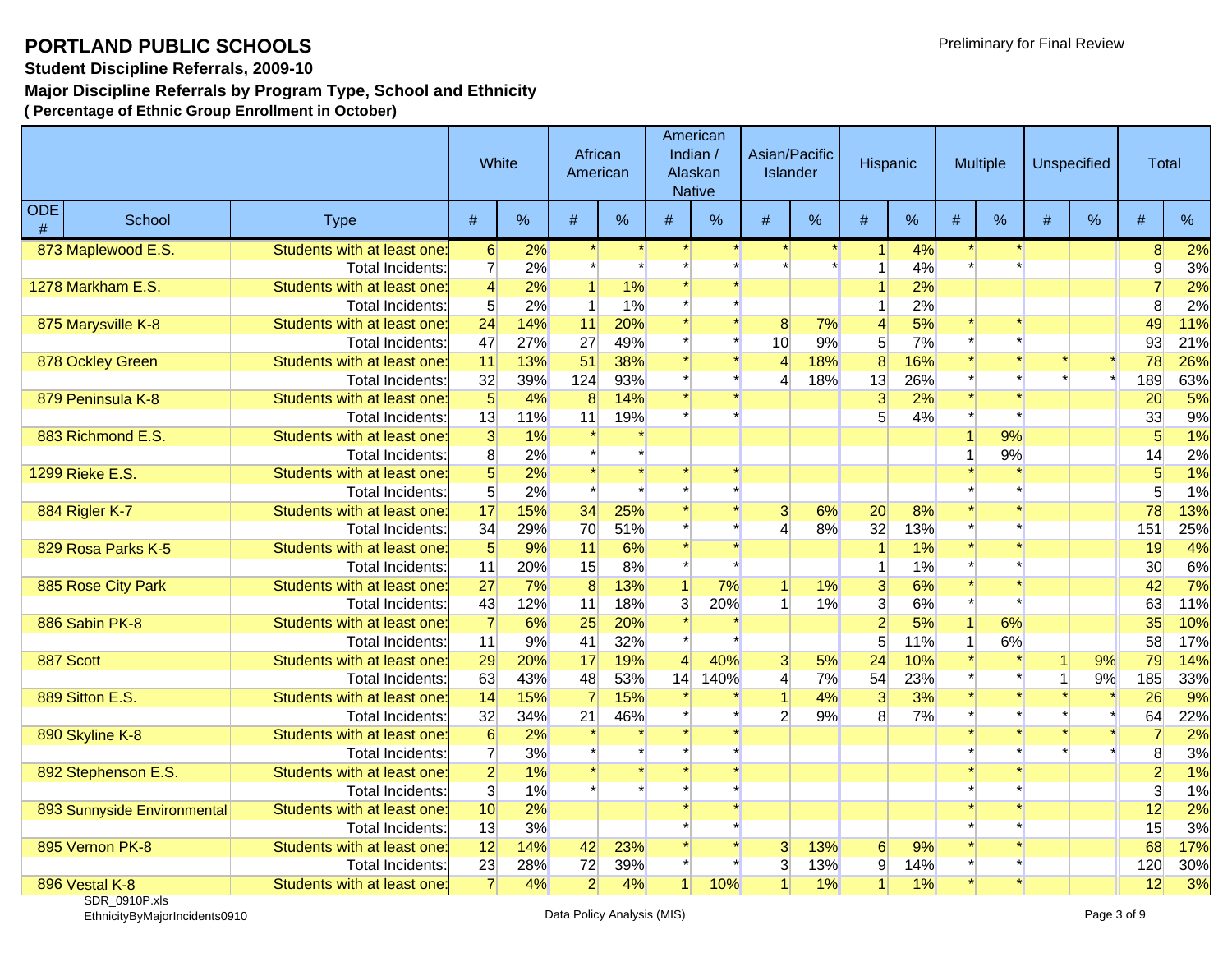### **Student Discipline Referrals, 2009-10**

### **Major Discipline Referrals by Program Type, School and Ethnicity**

|                 |                           |                             | White |       | African<br>American |     |    | American<br>Indian /<br>Alaskan<br><b>Native</b> |                | Asian/Pacific<br><b>Islander</b> | <b>Hispanic</b> |    |     | <b>Multiple</b> |                | <b>Unspecified</b> | Total               |      |
|-----------------|---------------------------|-----------------------------|-------|-------|---------------------|-----|----|--------------------------------------------------|----------------|----------------------------------|-----------------|----|-----|-----------------|----------------|--------------------|---------------------|------|
| <b>ODE</b><br># | School                    | <b>Type</b>                 | $\#$  | %     | #                   | %   | #  | %                                                | #              | %                                | #               | %  | #   | $\frac{9}{6}$   | #              | %                  | #                   | $\%$ |
|                 |                           | <b>Total Incidents:</b>     | 13    | 8%    | 51                  | 11% |    | 10%                                              |                | $1\%$                            | 3 <sup>1</sup>  | 4% |     |                 |                |                    | 23                  | 5%   |
|                 | 900 Whitman E.S.          | Students with at least one: | 8     | 7%    |                     | 9%  |    |                                                  |                | 4%                               | 5 <sup>5</sup>  | 4% |     |                 |                |                    | 25                  | 7%   |
|                 |                           | Total Incidents:            | 13    | 11%   | 8                   | 19% |    |                                                  | 3              | 4%                               | 10 <sup>1</sup> | 9% |     |                 |                |                    | 41                  | 11%  |
|                 | 1364 Winterhaven K-8      | Students with at least one: |       | 1%    |                     |     |    |                                                  |                |                                  |                 |    |     |                 |                |                    | $\overline{2}$      | 1%   |
|                 |                           | <b>Total Incidents:</b>     |       | $1\%$ |                     |     |    |                                                  |                |                                  |                 |    |     |                 |                |                    | 3                   | 1%   |
|                 | 902 Woodlawn PK-8         | Students with at least one: |       | 11%   | 51                  | 24% |    |                                                  | $\overline{2}$ | 10%                              | 8               | 7% |     | 4%              |                |                    | 69                  | 15%  |
|                 |                           | Total Incidents:            | 11    | 17%   | 97                  | 46% |    |                                                  | 3              | 14%                              | 11              | 9% |     | 8%              |                |                    | 124                 | 28%  |
|                 | 903 Woodmere E.S.         | Students with at least one: |       |       |                     |     |    |                                                  |                |                                  |                 |    |     |                 |                |                    |                     |      |
|                 |                           | <b>Total Incidents:</b>     |       |       |                     |     |    |                                                  |                |                                  |                 |    |     |                 |                |                    |                     |      |
|                 | 904 Woodstock E.S.        | Students with at least one: |       |       |                     |     |    |                                                  |                |                                  |                 |    |     |                 |                |                    |                     |      |
|                 |                           | <b>Total Incidents:</b>     |       |       |                     |     |    |                                                  |                |                                  |                 |    |     |                 |                |                    |                     |      |
|                 | <b>Elementary Schools</b> | Students with at least one: | 557   | 4%    | 569                 | 16% | 39 | 11%                                              | 75             | 3%                               | 244             | 6% | 80  | 24%             | $\overline{2}$ |                    | $\boxed{0\%}$ 1,566 | 6%   |
|                 |                           | Total Incidents:            | 1,034 | 8%    | ا168. ا             | 34% | 79 | 23%                                              | 105            | 4%                               | 408             | 9% | 142 | 43%             |                |                    | 0% 2,938            | 11%  |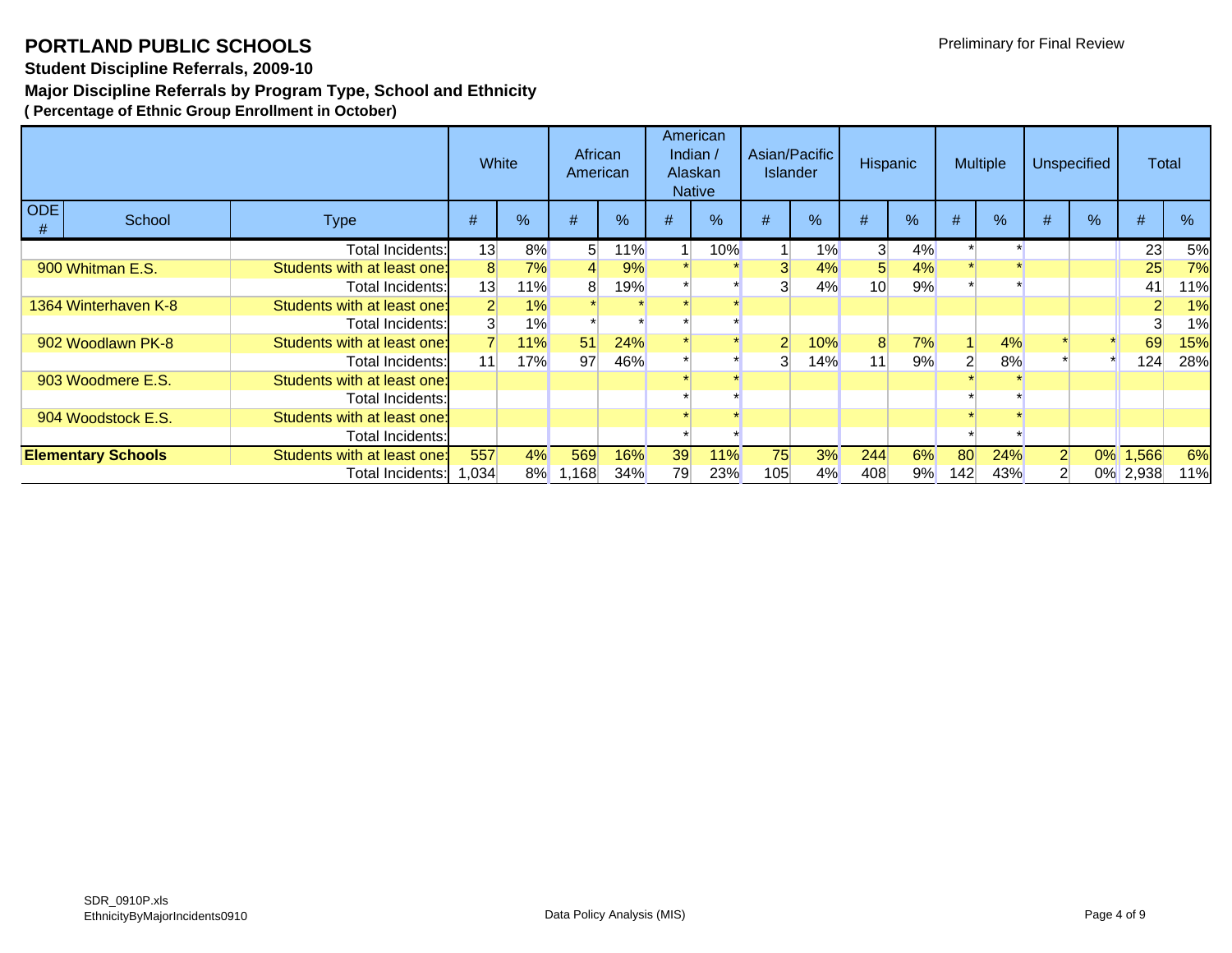### **Student Discipline Referrals, 2009-10**

## **Major Discipline Referrals by Program Type, School and Ethnicity**

| School<br><b>Type</b>  |                             |     | White         | African<br>American |               |    | American<br>Indian $/$<br>Alaskan<br><b>Native</b> | <b>Islander</b> | Asian/Pacific | Hispanic       |     |                | <b>Multiple</b> |   | <b>Unspecified</b> | <b>Total</b> |     |
|------------------------|-----------------------------|-----|---------------|---------------------|---------------|----|----------------------------------------------------|-----------------|---------------|----------------|-----|----------------|-----------------|---|--------------------|--------------|-----|
| <b>ODE</b><br>#        |                             | #   | $\frac{0}{0}$ | #                   | $\frac{0}{0}$ | #  | %                                                  | #               | %             | #              | %   | #              | $\%$            | # | $\frac{0}{6}$      | #            | %   |
| 831 Beaumont M.S.      | Students with at least one: | 15  | 6%            | 27                  | 23%           |    |                                                    |                 | 4%            | 3 <sup>l</sup> | 10% |                |                 |   |                    | 50           | 11% |
|                        | Total Incidents:            | 22  | 9%            | 48                  | 42%           |    |                                                    | 3               | 13%           |                | 13% |                |                 |   |                    | 82           | 18% |
| 1363 DaVinci Arts M.S. | Students with at least one: |     | 2%            |                     |               |    |                                                    |                 |               |                | 4%  |                |                 |   |                    | 9            | 2%  |
|                        | Total Incidents:            | 17  | 5%            |                     |               |    |                                                    |                 |               |                | 4%  |                |                 |   |                    | 19           | 4%  |
| 849 George M.S.        | Students with at least one: | 21  | 21%           | 52                  | 52%           |    | 10%                                                | $\overline{2}$  | 5%            | 19             | 15% |                |                 |   |                    | 100          | 26% |
|                        | Total Incidents:            | 35  | 36%           | 112                 | 112%          |    | 10%                                                | 5               | 11%           | 32             | 25% |                |                 |   |                    | 198          | 51% |
| 852 Robert Gray M.S.   | Students with at least one: | 24  | 8%            | 3                   | 13%           |    |                                                    |                 | 6%            | $\overline{2}$ | 6%  |                |                 |   |                    | 31           | 7%  |
|                        | Total Incidents:            | 38  | 12%           | 13                  | 54%           |    |                                                    |                 | 6%            | 3              | 9%  |                |                 |   |                    | 57           | 14% |
| 858 Hosford M.S.       | Students with at least one: | 26  | 9%            |                     | 17%           |    |                                                    |                 | 1%            | 10             | 10% |                |                 |   |                    | 50           | 9%  |
|                        | Total Incidents:            | 48  | 16%           | 18                  | 43%           |    |                                                    |                 | 1%            | 16             | 17% |                |                 |   |                    | 95           | 17% |
| 1277 Jackson M.S.      | Students with at least one: | 6   | 1%            | 11                  | 20%           |    |                                                    |                 |               | 10             | 19% | $\overline{2}$ | 15%             |   |                    | 29           | 4%  |
|                        | Total Incidents:            | 6   | 1%            | 16                  | 29%           |    |                                                    |                 |               | 14             | 26% | $\overline{2}$ | 15%             |   |                    | 38           | 6%  |
| 1243 Lane M.S.         | Students with at least one: | 37  | 23%           | 9                   | 28%           | Δ  | 29%                                                |                 | 2%            | 25             | 23% |                |                 |   |                    | 81           | 20% |
|                        | Total Incidents:            | 72  | 45%           | 17                  | 53%           | 9  | 64%                                                |                 | 2%            | 53             | 48% |                |                 |   |                    | 165          | 42% |
| 877 Mt. Tabor M.S.     | Students with at least one: | 6   | 2%            | 3                   | 8%            |    |                                                    |                 |               |                | 2%  |                |                 |   |                    | 11           | 2%  |
|                        | <b>Total Incidents:</b>     |     | 2%            |                     | 13%           |    |                                                    |                 |               |                | 2%  |                |                 |   |                    | 14           | 3%  |
| 888 Sellwood M.S.      | Students with at least one: | 43  | 12%           |                     | 24%           |    |                                                    |                 | 6%            | 10             | 24% |                |                 |   |                    | 64           | 13% |
|                        | Total Incidents:            | 71  | 19%           | 8                   | 47%           |    |                                                    |                 | 6%            | 21             | 50% |                |                 |   |                    | 113          | 24% |
| 898 West Sylvan M.S.   | Students with at least one: | 27  | 4%            |                     |               |    |                                                    | 2               | 2%            | 3              | 6%  |                |                 |   |                    | 33           | 4%  |
|                        | Total Incidents:            | 38  | 5%            |                     |               |    |                                                    | $\mathbf{2}$    | 2%            | $\overline{3}$ | 6%  |                |                 |   |                    | 44           | 5%  |
| <b>Middle Schools</b>  | Students with at least one: | 211 | 6%            | 115                 | 25%           | 12 | 17%                                                | $\overline{9}$  | 2%            | 84             | 14% | 25             | 58%             |   |                    | 456          | 9%  |
|                        | Total Incidents:            | 354 | 11%           | 237                 | 51%           | 20 | 29%                                                | 14              | 3%            | 148            | 24% | 52             | <b>121%</b>     |   |                    | 825          | 16% |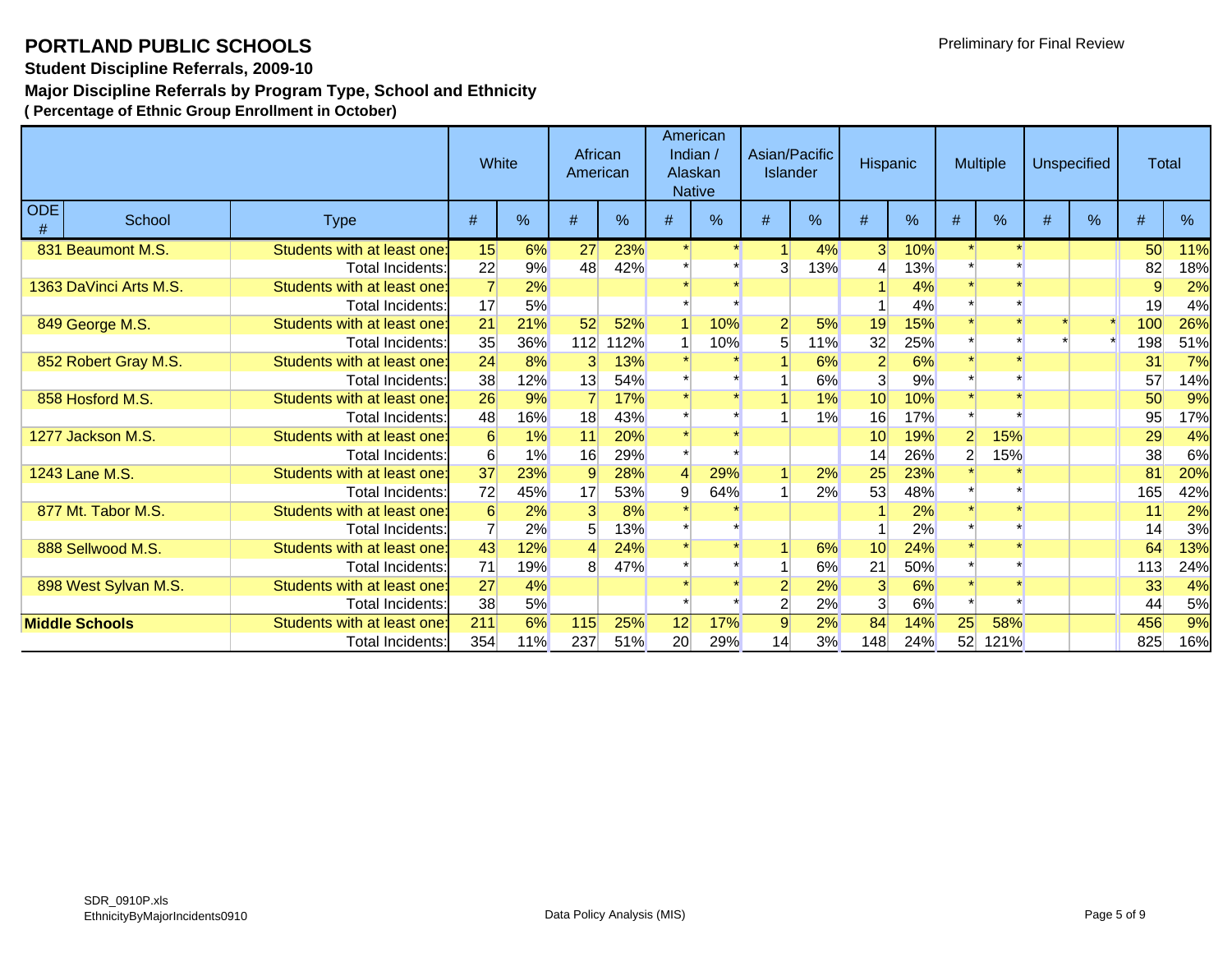**Student Discipline Referrals, 2009-10**

### **Major Discipline Referrals by Program Type, School and Ethnicity**

|                 | <b>ODE</b><br>School<br><b>Type</b> |                             | White |      | African<br>American |               | <b>Native</b>   | American<br>Indian /<br>Alaskan | Asian/Pacific   | <b>Islander</b> | Hispanic       |      |                       | <b>Multiple</b> |                | <b>Unspecified</b> | Total |      |
|-----------------|-------------------------------------|-----------------------------|-------|------|---------------------|---------------|-----------------|---------------------------------|-----------------|-----------------|----------------|------|-----------------------|-----------------|----------------|--------------------|-------|------|
| #               |                                     |                             | $\#$  | $\%$ | #                   | $\frac{0}{0}$ | #               | %                               | #               | %               | #              | $\%$ | #                     | $\%$            | #              | $\frac{9}{6}$      | #     | $\%$ |
|                 | 906 Benson H.S.                     | Students with at least one: | 27    | 10%  | 51                  | 16%           |                 |                                 | $\mathbf{3}$    | 1%              | 15             | 7%   | $\blacktriangleleft$  | 7%              |                |                    | 97    | 9%   |
|                 |                                     | Total Incidents:            | 37    | 13%  | 67                  | 21%           |                 |                                 | $\overline{3}$  | 1%              | 19             | 9%   | $\overline{3}$        | 21%             |                |                    | 129   | 12%  |
|                 | 909 Cleveland H.S.                  | Students with at least one  | 33    | 3%   | $\overline{7}$      | 9%            | $\vert$         | 3%                              |                 | 1%              | 6              | 4%   | 3                     | 8%              | $\vert$        | 3%                 | 52    | 3%   |
|                 |                                     | <b>Total Incidents:</b>     | 43    | 4%   | $\overline{7}$      | 9%            | $\overline{2}$  | 6%                              | 1               | 1%              | $\overline{7}$ | 5%   | $\boldsymbol{\Delta}$ | 11%             | $\overline{2}$ | 5%                 | 66    | 4%   |
|                 | 911 Franklin H.S.                   | Students with at least one  | 23    | 4%   | 11                  | 13%           |                 |                                 | 4               | 2%              | 10             | 8%   | $\overline{2}$        | 15%             |                |                    | 50    | 5%   |
|                 |                                     | Total Incidents:            | 29    | 5%   | 13                  | 15%           |                 |                                 | $\overline{4}$  | 2%              | 13             | 10%  | 6                     | 46%             |                |                    | 65    | 6%   |
|                 | 912 Grant H.S.                      | Students with at least one  | 20    | 2%   | 50                  | 14%           |                 | 7%                              |                 | 1%              | $\overline{4}$ | 5%   | 2                     | 11%             |                |                    | 78    | 5%   |
|                 |                                     | Total Incidents:            | 25    | 2%   | 63                  | 18%           | -1              | 7%                              | 1               | 1%              | $\overline{4}$ | 5%   | $\boldsymbol{\Delta}$ | 22%             |                |                    | 98    | 6%   |
|                 | 913 Jefferson                       | Students with at least one  | 12    | 10%  | 78                  | 24%           |                 |                                 | 4               | 10%             | 12             | 13%  |                       |                 | 1              | 6%                 | 112   | 18%  |
|                 |                                     | Total Incidents:            | 21    | 17%  | 126                 | 38%           |                 |                                 | 5               | 13%             | 16             | 17%  |                       |                 | $\overline{2}$ | 11%                | 177   | 29%  |
|                 | 914 Lincoln H.S.                    | Students with at least one  | 26    | 2%   | 11                  | 17%           |                 |                                 |                 | 1%              | $\overline{7}$ | 8%   |                       | 3%              | $\overline{2}$ | 6%                 | 48    | 3%   |
|                 |                                     | Total Incidents:            | 34    | 3%   | 17                  | 27%           |                 |                                 |                 | 1%              | 10             | 11%  |                       | 3%              | $\overline{2}$ | 6%                 | 65    | 5%   |
|                 | 915 Madison                         | Students with at least one  | 26    | 8%   | 52                  | 26%           |                 |                                 | $\overline{2}$  | 1%              | 16             | 10%  | $\overline{2}$        | 11%             |                |                    | 98    | 11%  |
|                 |                                     | Total Incidents:            | 42    | 14%  | 91                  | 46%           |                 |                                 | $\overline{2}$  | 1%              | 25             | 15%  | $\overline{2}$        | 11%             |                |                    | 162   | 19%  |
|                 | 917 Marshall Campus                 | Students with at least one  | 91    | 27%  | 36                  | 46%           | 3               | 25%                             | $\overline{21}$ | 18%             | 63             | 36%  |                       |                 |                |                    | 222   | 30%  |
|                 |                                     | Total Incidents:            | 201   | 59%  | 84                  | 108%          | $\overline{9}$  | 75%                             | 40              | 34%             | 124            | 71%  |                       |                 |                |                    | 474   | 63%  |
|                 | 4153 BizTech H.S.                   | Students with at least one  | 19    | 17%  | 25                  | 71%           |                 |                                 | 13              | 27%             | 31             | 38%  |                       |                 |                |                    | 92    | 32%  |
|                 |                                     | <b>Total Incidents</b>      | 30    | 27%  | 61                  | 174%          |                 |                                 | 20              | 41%             | 55             | 67%  |                       |                 |                |                    | 181   | 64%  |
|                 | <b>4154 PAIS</b>                    | Students with at least one  | 12    | 16%  |                     | 7%            |                 |                                 |                 | 2%              | $\overline{3}$ | 12%  |                       |                 |                |                    | 19    | 11%  |
|                 |                                     | <b>Total Incidents</b>      | 17    | 22%  | $\overline{3}$      | 20%           |                 |                                 |                 | 2%              | $\overline{7}$ | 27%  |                       |                 |                |                    | 31    | 18%  |
| <b>4156 RAA</b> |                                     | Students with at least one  | 61    | 41%  | 10                  | 36%           |                 |                                 |                 | 25%             | 29             | 43%  |                       |                 |                |                    | 112   | 39%  |
|                 |                                     | <b>Total Incidents</b>      | 154   | 103% | 20                  | 71%           |                 |                                 | 19              | 68%             | 62             | 93%  |                       |                 |                |                    | 262   | 91%  |
|                 | 918 Roosevelt Campus                | Students with at least one  | 31    | 15%  | 38                  | 26%           |                 | 26%                             | 6               | 9%              | 26             | 12%  |                       |                 |                |                    | 110   | 16%  |
|                 |                                     | Total Incidents:            | 47    | 23%  | 64                  | 44%           | 11              | 41%                             | 11              | 17%             | 39             | 18%  |                       |                 |                |                    | 176   | 26%  |
|                 | <b>4162 ACT HS</b>                  | Students with at least one  | 10    | 8%   | 14                  | 25%           | 3               | 20%                             |                 |                 | 8              | 16%  |                       |                 |                |                    | 36    | 13%  |
|                 |                                     | <b>Total Incidents</b>      | 12    | 10%  | 26                  | 47%           | 6               | 40%                             |                 |                 | 17             | 35%  |                       |                 |                |                    | 62    | 23%  |
|                 | 4165 POWER HS                       | Students with at least one  | 18    | 28%  | 17                  | 30%           |                 |                                 | $\overline{2}$  | 8%              | $\overline{9}$ | 19%  |                       |                 |                |                    | 50    | 24%  |
|                 |                                     | <b>Total Incidents</b>      | 31    | 48%  | 26                  | 46%           |                 |                                 | $\overline{7}$  | 29%             | 12             | 26%  |                       |                 |                |                    | 83    | 40%  |
|                 | <b>4164 SEIS HS</b>                 | Students with at least one  | 3     | 14%  |                     | 20%           |                 |                                 | $\overline{4}$  | 29%             | 9              | 8%   |                       |                 |                |                    | 24    | 12%  |
|                 |                                     | <b>Total Incidents</b>      | 4     | 19%  | 12                  | 34%           |                 |                                 | 4               | 29%             | 10             | 9%   |                       |                 |                |                    | 31    | 16%  |
|                 | 922 Wilson H.S.                     | Students with at least one  | 49    | 4%   | $\overline{4}$      | 5%            | 3               | 18%                             | $\overline{2}$  | 2%              | 11             | 10%  |                       | 3%              |                |                    | 70    | 5%   |
|                 |                                     | <b>Total Incidents</b>      | 66    | 6%   | 6                   | 8%            | $\overline{4}$  | 24%                             | $\vert 4 \vert$ | 5%              | 17             | 15%  |                       | 3%              |                |                    | 98    | 7%   |
|                 | <b>High Schools</b>                 | Students with at least one  | 338   | 6%   | 335                 | 20%           | $\overline{17}$ | 11%                             | 45              | 4%              | 170            | 12%  | $\overline{24}$       | 12%             | $\overline{4}$ | 2%                 | 933   | 8%   |
|                 |                                     | <b>Total Incidents</b>      | 545   | 9%   | 538                 | 31%           | 29              | 19%                             | 72              | 6%              | 274            | 19%  | 46                    | 24%             | $6 \mid$       | 3%                 | 1,510 | 14%  |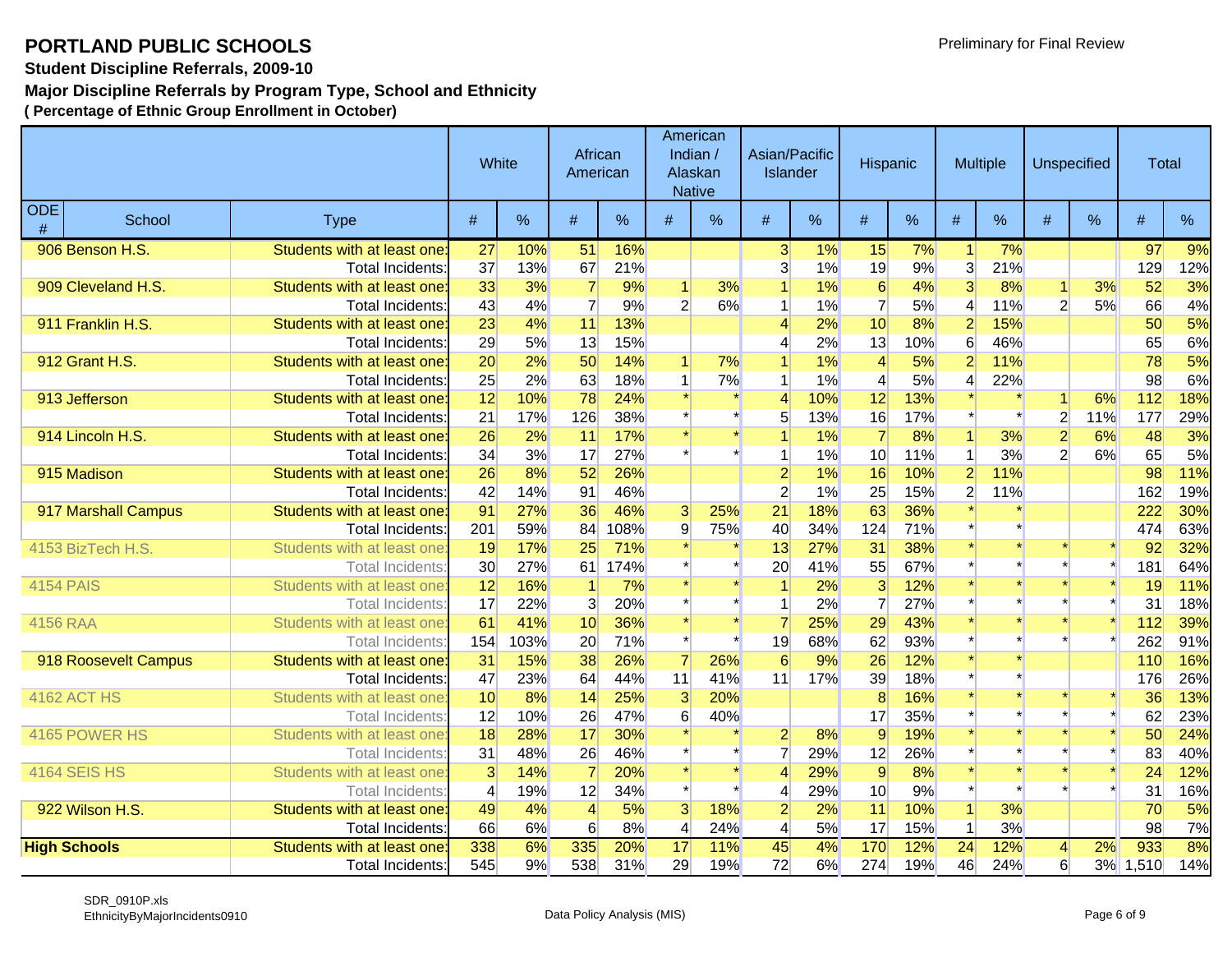**Student Discipline Referrals, 2009-10**

### **Major Discipline Referrals by Program Type, School and Ethnicity**

|       | <b>ODE</b><br>School<br><b>Type</b> |                             |                 | White | African<br>American |             |       | American<br>Indian /<br>Alaskan<br><b>Native</b> |                | Asian/Pacific<br>Islander | Hispanic       |      |                | Multiple |                | <b>Unspecified</b> | <b>Total</b>   |     |
|-------|-------------------------------------|-----------------------------|-----------------|-------|---------------------|-------------|-------|--------------------------------------------------|----------------|---------------------------|----------------|------|----------------|----------|----------------|--------------------|----------------|-----|
| #     |                                     |                             | #               | %     | #                   | %           | #     | %                                                | #              | $\%$                      | #              | %    | #              | $\%$     | #              | $\%$               | #              | %   |
|       | 8005 Access                         | Students with at least one: | 8               | 6%    |                     |             |       |                                                  |                |                           |                |      |                |          |                |                    | 9              | 5%  |
|       |                                     | <b>Total Incidents:</b>     | 17              | 13%   |                     |             |       |                                                  |                |                           |                |      |                |          |                |                    | 18             | 9%  |
|       | 4507 Alliance <sup>1</sup>          | Students with at least one: | 11              | 9%    | 12                  | 19%         |       |                                                  |                |                           | 4              | 6%   |                |          |                |                    | 27             | 10% |
|       |                                     | <b>Total Incidents</b>      | 15              | 12%   | 14                  | 23%         |       |                                                  |                |                           | 4              | 6%   |                |          |                |                    | 33             | 12% |
|       | 916 Metropolitan Learning Center    | Students with at least one  | 9               | 2%    | 1                   | 9%          |       |                                                  |                |                           |                | 5%   |                |          |                |                    | 11             | 2%  |
|       |                                     | <b>Total Incidents</b>      | 11              | 3%    | 1                   | 9%          |       |                                                  |                |                           | 1              | 5%   |                |          |                |                    | 13             | 3%  |
|       | <b>PPS Alternatives</b>             | Students with at least one: | $\overline{28}$ | 4%    | $\overline{13}$     | 17%         |       |                                                  |                |                           | 6              | 6%   |                |          |                |                    | 47             | 5%  |
|       |                                     | <b>Total Incidents</b>      | 43              | 7%    | 15                  | 20%         |       |                                                  |                |                           | $6 \mid$       | 6%   |                |          |                |                    | 64             | 7%  |
|       | 1812 C.T.C. Jefferson H.S.          | Students with at least one: |                 |       |                     |             |       |                                                  |                |                           |                |      |                |          |                |                    |                | 4%  |
|       |                                     | Total Incidents:            |                 |       |                     |             |       |                                                  |                |                           |                |      |                |          |                |                    |                | 4%  |
|       | 1813 C.T.C. P.S.U.                  | Students with at least one: |                 |       |                     |             |       |                                                  |                |                           |                |      |                |          |                |                    |                |     |
|       |                                     | <b>Total Incidents</b>      |                 |       |                     |             |       |                                                  |                |                           |                |      |                |          |                |                    |                |     |
|       | 3506 Pioneer Programs <sup>1</sup>  | Students with at least one  | 45              | 40%   | 27                  | 79%         |       |                                                  |                |                           |                | 64%  |                |          |                |                    | 89             | 52% |
|       |                                     | <b>Total Incidents</b>      | 94              | 84%   | 50 <sup>2</sup>     | <b>147%</b> |       |                                                  |                |                           | 11             | 100% |                |          |                |                    | 169            | 98% |
|       | <b>Special Services</b>             | Students with at least one: | 50              | 36%   | $\overline{28}$     | 64%         |       |                                                  |                |                           | 9              | 60%  |                |          |                |                    | 100            | 47% |
| ents: |                                     | <b>Total Incidents:</b>     | 99              | 71%   | 51                  | <b>116%</b> |       |                                                  |                |                           | 13             | 87%  |                |          |                |                    | 181            | 84% |
|       | 4400 Arthur Academy Charter         | Students with at least one: |                 |       |                     |             |       |                                                  |                |                           |                |      |                |          |                |                    |                |     |
|       |                                     | Total Incidents:            |                 |       |                     |             |       |                                                  |                |                           |                |      |                |          |                |                    |                |     |
|       | 3451 Cm2'S Opal School              | Students with at least one: | 1               | 2%    |                     |             |       |                                                  |                |                           |                |      |                |          |                |                    | $\overline{2}$ | 3%  |
|       |                                     | <b>Total Incidents</b>      | $\mathbf{2}$    | 4%    |                     |             |       |                                                  |                |                           |                |      |                |          |                |                    | $\overline{3}$ | 4%  |
|       | 3991 The Emerson School             | Students with at least one: |                 | 1%    |                     |             |       |                                                  |                |                           |                |      |                |          |                |                    | $\overline{1}$ | 1%  |
|       |                                     | <b>Total Incidents</b>      | -1              | 1%    |                     |             |       |                                                  |                |                           |                |      |                |          |                |                    | 1              | 1%  |
|       | 4464 LEP Charter H.S.               | Students with at least one  | 26              | 21%   | 30                  | 48%         |       |                                                  |                | 9%                        | 15             | 23%  |                |          |                |                    | 76             | 28% |
|       |                                     | Total Incidents:            | 38              | 31%   | 51                  | 81%         |       |                                                  |                | 9%                        | 20             | 30%  |                |          |                |                    | 116            | 42% |
|       | 4534 Portland Village School        | Students with at least one: | 11              | 6%    |                     | 9%          |       |                                                  |                |                           | $\overline{2}$ | 11%  |                | 5%       |                |                    | 15             | 6%  |
|       |                                     | <b>Total Incidents</b>      | 21              | 11%   | 1                   | 9%          |       |                                                  |                |                           | $\overline{2}$ | 11%  |                | 35%      |                |                    | 31             | 12% |
|       | 4212 Self Enhancement Inc.          | Students with at least one: |                 |       | $\overline{9}$      | 8%          |       |                                                  |                |                           |                |      |                |          |                |                    | 9              | 7%  |
|       |                                     | Total Incidents:            |                 |       | 12                  | 10%         |       |                                                  |                |                           |                |      |                |          |                |                    | 12             | 9%  |
|       | 3616 Trillium Public Charter        | Students with at least one: |                 |       |                     |             |       |                                                  |                |                           |                |      |                |          |                |                    |                |     |
|       |                                     | <b>Total Incidents</b>      |                 |       |                     |             |       |                                                  |                |                           |                |      |                |          |                |                    |                |     |
|       | <b>Charter Schools</b>              | Students with at least one  | 39              | 5%    | 40                  | 17%         |       |                                                  | $\overline{2}$ | 3%                        | 17             | 14%  | $\overline{4}$ | 3%       | $\vert$        | 3%                 | 103            | 7%  |
|       |                                     | <b>Total Incidents</b>      | 62              | 8%    | 64                  | 27%         |       |                                                  | $\overline{2}$ | 3%                        | 22             | 18%  | 12             | 9%       | 1 <sup>1</sup> | 3%                 | 163            | 12% |
|       | <b>District Summary</b>             | Students with at least one: | 1,208           | 5%    | 1,082               | 18%         | 73    | 12%                                              | 133            | 3%                        | 524            | 8%   | 134            | 19%      | 8              | $1\%$              | 3,162          | 7%  |
|       |                                     | <b>Total Incidents:</b>     | 2,137           |       | 9% 2,073            | 34%         | $134$ | 22%                                              | 196            | 4%                        | 871            | 13%  | 260            | 36%      | 10             |                    | 1% 5,681       | 13% |